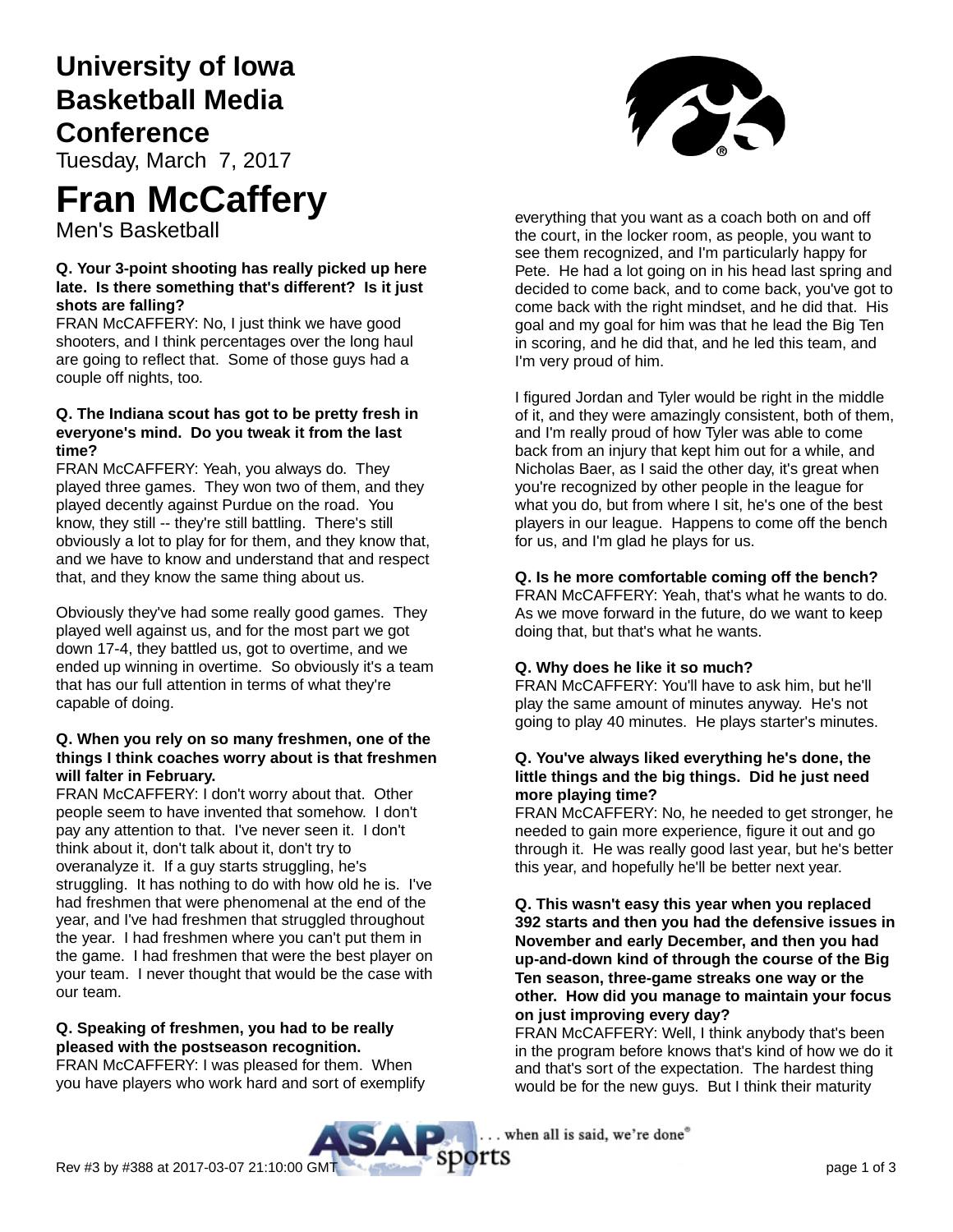and their desire to be good never wavered. There was no, if we were going good, that was great, if we weren't going so good, there wasn't any finger pointing or blame, it's how do we figure it out, how do we get better. Real simple coaching and just staying on top of it, watching film.

I think the important thing is when you're struggling to sensibly approach it with the guys. We've got to hold you accountable and we've got to point some things out, but essentially stay positive. I think that's going to be a situation where it's just received better, and it has more impact.

A guy knows if he's not playing well. You don't have to rip his face off and remind him and show him every clip and make him feel inferior when you're trying to get him to develop and grow as a player and gain confidence. You know, when it's all said and done, you want your team to play with confidence, and that's one of the things I've always tried to do. That's why some people have always marveled that I just give so many guys the green light and encourage them to shoot, keep shooting, that's a good shot, shoot it, because I don't want any hesitation. I don't want tentative play. And I think if you coach that way, the players respond better. That's been my experience.

#### **Q. Some players can press where they start missing some shots, and at various junctures last year, probably three or four years ago, there seemed to be players pressing, but in the Illinois game where that was an obvious point where it could have gone south the rest of the year, your players seemed looser.**

FRAN McCAFFERY: Yeah, that Illinois game was a strange game, and if you go back and -- a lot of the plays that happened down the stretch, it was just really strange. So I didn't overanalyze it, didn't panic, they didn't panic. The key is to get those guys to continue to believe in themselves and just go out and do what they're capable of doing. That's what they did.

#### **Q. How do you feel about the Big Ten Tournament being in Washington, D.C.? It's kind of a media friendly thing or maybe an exposure thing, or is it good for the Big Ten ultimately?**

FRAN McCAFFERY: I think it's great. I like the idea of playing in different locations. You think, well, you play in Chicago, you play in Indianapolis, you play in D.C., play in New York City next year. I think that's what our league is. I think that's what college basketball is. We have the Big Ten Network. We're a national conference. We've got alumni all over the country, all over the world, and I think it's important to go to those places and play, and I think it'll be terrific.

I've coached there before. It's a terrific venue and a great location and a great city.

#### **Q. I know your players have played in Madison Square Garden and all kinds of places like that. Do you sense an extra spark when they get to go into a big arena like that?**

FRAN McCAFFERY: I don't think it's that big a deal because sort of every arena they play in now is about that size in our league, and then obviously some of the tournaments we go to. I don't think it's that big a deal.

#### **Q. Is this as balanced a Big Ten as you've seen?**

FRAN McCAFFERY: Probably as balanced a league as I've ever been in. There's always the -- everything I've ever been in, the teams at the bottom, they just aren't very good, and that's just not the case this year in our league. You've seen that. And yeah, some teams don't have the same record as some of the other teams, but they've beaten those teams and they've played really well. They've played really well out of conference. They've got terrific players, every team in our league. I think that makes for a great conference, makes for a great conference tournament certainly, but I don't know that I've ever gone into one where you look and say, well, pretty much anybody can win it.

#### **Q. You just talked about confidence and not wanting your players to be tentative. Are you extra vigilant of that going into this being a tournament situation? Do you want them flowing?**

FRAN McCAFFERY: Yes. But the thing that I think we all have to understand is this is different, and they know it. I don't overstate it, I don't understate it. Everybody knows what's at stake. Everybody knows where we sit and what opportunities are out there for this team. You don't have to remind them and hit them in the face with it every minute. You just do what you think -- we'll do as a staff what we think we need to do to get ready to play Indiana, and I'm sure Tom will do the same.

#### **Q. Is it fair to say Indiana is a dangerous team; is that the right word?**

FRAN McCAFFERY: Indiana is a really good basketball team. You look at their speed and quickness in the backcourt, it's phenomenal. You look at a guy like Bryant, obviously he's as good as any big man in the country. I think Morgan was hurt for a couple games, he's back. He's tremendous. Really athletic, versatile. Davis is another big body, and then you can play the bigs together if you want to or you can go small. Freddie McSwain is playing really well. He gives them another dimension, a guy who can guard the point guard and guard the center. Very few guys can do that. Green is playing extremely well off the bench, and he's started a couple times, and he's scoring the ball.